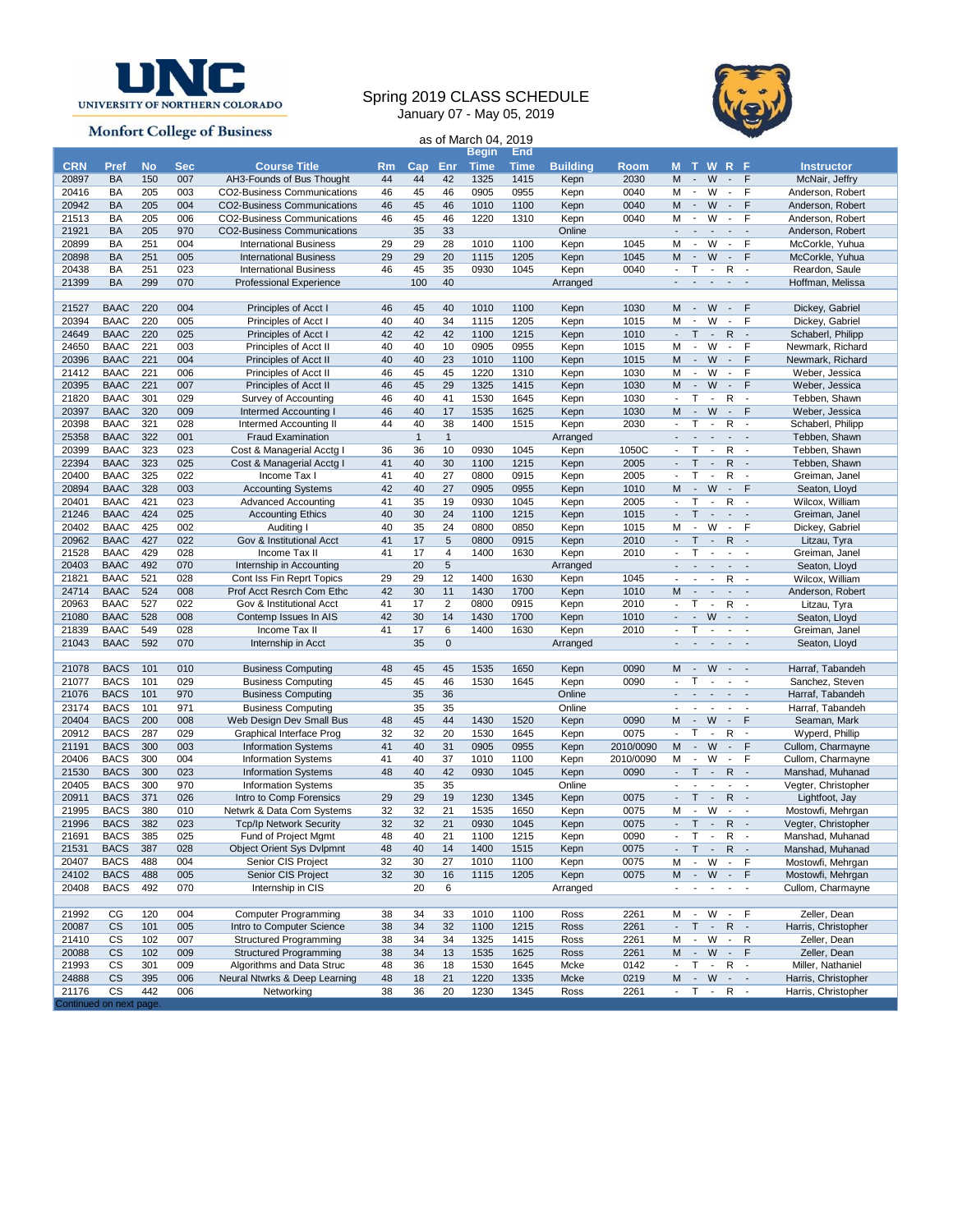|                              | Continued from previous page |                  |                   |                                                                         |          |              |                    |              |                    |                         |                   |                                    |                                                      |                                            |                                                      |                                    |                                            |
|------------------------------|------------------------------|------------------|-------------------|-------------------------------------------------------------------------|----------|--------------|--------------------|--------------|--------------------|-------------------------|-------------------|------------------------------------|------------------------------------------------------|--------------------------------------------|------------------------------------------------------|------------------------------------|--------------------------------------------|
| <b>CRN</b><br>20432          | Pref<br><b>BAFN</b>          | <b>No</b><br>231 | <b>Sec</b><br>003 | <b>Course Title</b><br>Legal Environment of Business                    | Rm<br>44 | Cap<br>45    | Enr<br>44          | Time<br>0905 | <b>End</b><br>0955 | <b>Building</b><br>Kepn | Room<br>2030      | M T W R F<br>M                     | $\sim$                                               | W                                          | $\sim$                                               | F                                  | Instructor<br>Allen, Garth                 |
| 24852                        | <b>BAFN</b>                  | 231              | 023               | <b>Legal Environment of Business</b>                                    | 42       | 42           | 40                 | 0930         | 1045               | Kepn                    | 1005              | $\sim$                             | $\mathsf{T}$                                         | $\blacksquare$                             | $\mathsf R$                                          | $\sim$                             | Martin, Michael                            |
| 20433                        | <b>BAFN</b>                  | 231              | 026               | Legal Environment of Business                                           | 46       | 45           | 45                 | 1230         | 1345               | Kepn                    | 1030              | $\blacksquare$                     | T                                                    | $\overline{\phantom{a}}$                   | R                                                    | $\overline{\phantom{a}}$           | Martin, Michael                            |
| 21032                        | <b>BAFN</b>                  | 240              | 005               | Intro Pers Financial Plng                                               | 43       | 43           | 31                 | 1115         | 1205               | Kepn                    | 2040              | M                                  | $\sim$                                               | W                                          | $\sim$                                               | F                                  | de la Torre, Cris                          |
| 21987                        | <b>BAFN</b>                  | 240              | 970               | Intro Pers Financial Plng                                               |          | 35           | 34                 |              |                    | Online                  |                   |                                    |                                                      |                                            | $\blacksquare$                                       | $\overline{\phantom{a}}$           | Henrichsen, Aaron                          |
| 21101                        | <b>BAFN</b>                  | 302              | 022               | <b>Essentials of Bus Finance</b>                                        | 42       | 40           | 38                 | 0800         | 0915               | Kepn                    | 1010              | $\overline{\phantom{a}}$           | T.                                                   | $\sim$                                     | R                                                    | $\sim$                             | French, Joseph                             |
| 20418                        | <b>BAFN</b>                  | 305              | 002               | Intermediate Business Stat                                              | 46       | 40           | 40                 | 0800         | 0850               | Kepn                    | 1030              | M                                  | $\overline{\phantom{a}}$                             | W                                          | $\blacksquare$                                       | F                                  | Lynch, Robert                              |
| 20420                        | <b>BAFN</b>                  | 305              | 003               | <b>Intermediate Business Stat</b>                                       | 46       | 40           | 42                 | 0905         | 0955               | Kepn                    | 1030              | M                                  | $\sim$                                               | W                                          | $\blacksquare$                                       | F                                  | Lynch, Robert                              |
| 24103                        | <b>BAFN</b>                  | 305              | 005               | Intermediate Business Stat                                              | 46       | 40           | 41                 | 1115         | 1205               | Kepn                    | 1030              | М                                  | $\blacksquare$                                       | W                                          | $\blacksquare$                                       | F                                  | Lynch, Robert                              |
| 24851                        | <b>BAFN</b>                  | 332              | 028               | Bus Admin and the Law                                                   | 46       | 40           | 17                 | 1400         | 1515               | Kepn                    | 1030              | $\blacksquare$                     | $\mathsf{T}$                                         | $\overline{\phantom{a}}$                   | $\mathsf{R}$                                         | $\blacksquare$                     | Martin, Michael                            |
| 20424                        | <b>BAFN</b>                  | 340              | 004               | Principles Risk and Insurance                                           | 44       | 40           | 35                 | 1010         | 1100               | Kepn                    | 2030              | M                                  | $\overline{\phantom{a}}$                             | W                                          | $\overline{\phantom{a}}$                             | F                                  | Allen, Garth                               |
| 21532                        | <b>BAFN</b>                  | 370              | 002               | <b>Business Finance</b>                                                 | 40       | 40           | 20                 | 0800         | 0850               | Kepn                    | 2005              | м                                  | $\blacksquare$                                       | W                                          | $\blacksquare$                                       | F                                  | Clinebell, John                            |
| 20423                        | <b>BAFN</b>                  | 370              | 023               | <b>Business Finance</b>                                                 | 43       | 40           | 30                 | 0930         | 1045               | Kepn                    | 2040              | $\overline{\phantom{a}}$<br>$\sim$ | т                                                    | $\overline{\phantom{a}}$<br>$\blacksquare$ | R                                                    | $\overline{\phantom{a}}$<br>$\sim$ | McClatchey, Christine                      |
| 20431<br>20429               | <b>BAFN</b><br><b>BAFN</b>   | 370<br>370       | 025               | <b>Business Finance</b><br><b>Business Finance</b>                      | 32<br>41 | 32           | 24<br>18           | 1100<br>1400 | 1215               | Kepn                    | 0075<br>1005      | $\blacksquare$                     | $\mathsf{T}$<br>т                                    | $\overline{\phantom{a}}$                   | $\mathsf{R}$<br>R                                    | $\overline{\phantom{a}}$           | Henrichsen, Aaron                          |
| 20421                        | <b>BAFN</b>                  | 371              | 028<br>007        | Fin Markets & Institution                                               | 40       | 40<br>40     | 29                 | 1325         | 1515<br>1415       | Kepn<br>Kepn            | 1015              | M                                  | $\overline{\phantom{a}}$                             | W                                          | $\overline{\phantom{a}}$                             | F                                  | McClatchey, Christine<br>de la Torre, Cris |
| 21822                        | <b>BAFN</b>                  | 372              | 006               | Introduction to Real Estate                                             | 44       | 40           | 40                 | 1220         | 1310               | Kepn                    | 2030              | М                                  | $\blacksquare$                                       | W                                          | $\blacksquare$                                       | F                                  | de la Torre, Cris                          |
| 20430                        | <b>BAFN</b>                  | 375              | 023               | <b>Multinational Financial Mgt</b>                                      | 42       | 40           | 31                 | 0930         | 1045               | Kepn                    | 1010              | $\overline{\phantom{a}}$           | $\mathsf{T}$                                         | $\overline{\phantom{a}}$                   | $\mathsf{R}$                                         | $\overline{\phantom{a}}$           | French, Joseph                             |
| 20422                        | <b>BAFN</b>                  | 379              | 003               | Investments                                                             | 41       | 40           | 39                 | 0905         | 0955               | Kepn                    | 2005              | М                                  | $\blacksquare$                                       | W                                          | $\overline{\phantom{a}}$                             | F                                  | Clinebell, John                            |
| 20419                        | <b>BAFN</b>                  | 470              | 023               | <b>Financial Management</b>                                             | 44       | 35           | 35                 | 0930         | 1045               | Kepn                    | 1030              | $\sim$                             | $\mathsf{T}$                                         | $\overline{\phantom{a}}$                   | $\mathsf{R}$                                         | $\sim$                             | Jares, Timothy                             |
| 20428                        | <b>BAFN</b>                  | 474              | 026               | Case Problems in Fin Mgmt                                               | 41       | 30           | 27                 | 1230         | 1345               | Kepn                    | 1005              | $\blacksquare$                     | т                                                    | $\overline{\phantom{a}}$                   | R                                                    | $\sim$                             | McClatchey, Christine                      |
| 24857                        | <b>BAFN</b>                  | 478              | 012               | Student & Foundation Fund                                               | 30       | 30           | 13                 | 1800         | 2040               | Kepn                    | 1050D             | L.                                 | T.                                                   | $\mathbb{Z}^2$                             | $\mathbb{Z}^2$                                       | $\sim$                             | Jares, Timothy                             |
| 23305                        | <b>BAFN</b>                  | 479              | 005               | Portfolio Management                                                    | 40       | 35           | 9                  | 1115         | 1205               | Kepn                    | 2005              | М                                  | $\overline{\phantom{a}}$                             | W                                          | $\blacksquare$                                       | F                                  | Clinebell, John                            |
| 20473                        | <b>BAFN</b>                  | 492              | 070               | Internship in Finance                                                   |          | 20           | $\mathbf{1}$       |              |                    | Arranged                |                   | $\sim$                             | $\overline{\phantom{a}}$                             |                                            | $\overline{\phantom{a}}$                             |                                    | Allen, Garth                               |
|                              |                              |                  |                   |                                                                         |          |              |                    |              |                    |                         |                   |                                    |                                                      |                                            |                                                      |                                    |                                            |
| 20967<br>21172               | <b>BAMG</b><br><b>BAMG</b>   | 350<br>350       | 004<br>005        | Mgmt of Organizations<br>Mgmt of Organizations                          | 29<br>44 | 29<br>40     | 30<br>40           | 1010<br>1115 | 1100<br>1205       | Kepn                    | 1040<br>2030      | M<br>M                             | $\sim$<br>$\overline{\phantom{a}}$                   | W<br>W                                     | $\blacksquare$<br>$\blacksquare$                     | F<br>F                             | McNair, Jeffry<br>McNair, Jeffry           |
| 21247                        | <b>BAMG</b>                  | 350              | 025               | Mgmt of Organizations                                                   | 44       | 40           | 40                 | 1100         | 1215               | Kepn<br>Kepn            | 2030              |                                    | T                                                    | $\overline{\phantom{a}}$                   | $\mathsf{R}$                                         | $\overline{\phantom{a}}$           | Soltwisch, Brandon                         |
| 21896                        | <b>BAMG</b>                  | 350              | 026               | Mgmt of Organizations                                                   | 44       | 40           | 40                 | 1230         | 1345               | Kepn                    | 2030              | $\overline{\phantom{a}}$           | т                                                    | $\sim$                                     | R                                                    | $\overline{\phantom{a}}$           | Soltwisch, Brandon                         |
| 21533                        | <b>BAMG</b>                  | 353              | 029               | Human Resource Management                                               | 44       | 40           | 38                 | 1530         | 1645               | Kepn                    | 2030              | $\overline{a}$                     | т                                                    | $\blacksquare$                             | R                                                    | $\overline{\phantom{a}}$           | Soltwisch, Brandon                         |
| 21897                        | <b>BAMG</b>                  | 354              | 023               | Organizational Behavior                                                 | 40       | 40           | 40                 | 0930         | 1045               | Kepn                    | 1015              | $\blacksquare$                     | т                                                    | $\overline{\phantom{a}}$                   | R                                                    | $\overline{\phantom{a}}$           | Wanasika, Isaac                            |
| 21248                        | <b>BAMG</b>                  | 355              | 012               | Fund of Entrepreneurship                                                | 40       | 40           | 41                 | 1715         | 1955               | Kepn                    | 1015              | $\blacksquare$                     | T                                                    | $\mathcal{L}$                              | $\mathbb{L}$                                         | $\sim$                             | Andersen, Jay                              |
| 20415                        | <b>BAMG</b>                  | 355              | 022               | Fund of Entrepreneurship                                                | 40       | 40           | 35                 | 1715         | 1955               | Kepn                    | 1015              | $\blacksquare$                     | $\blacksquare$                                       | $\overline{\phantom{a}}$                   | $\overline{R}$                                       | $\overline{\phantom{a}}$           | Andersen, Jay                              |
| 24389                        | <b>BAMG</b><br><b>BAMG</b>   | 390              | 004<br>005        | <b>Operations Management</b>                                            | 42<br>42 | 40<br>40     | 40                 | 1010         | 1100               | Kepn                    | 1010<br>1010      | м<br>М                             | $\sim$<br>$\overline{\phantom{a}}$                   | W<br>W                                     | $\sim$<br>$\blacksquare$                             | F<br>F                             | Martinez, Rutilio                          |
| 24390<br>24391               | <b>BAMG</b>                  | 390<br>390       | 008               | <b>Operations Management</b><br><b>Operations Management</b>            | 46       | 40           | 42<br>44           | 1115<br>1430 | 1205<br>1520       | Kepn<br>Kepn            | 1030              | M                                  | $\blacksquare$                                       | W                                          | $\blacksquare$                                       | F                                  | Martinez, Rutilio<br>Martinez, Rutilio     |
| 20934                        | <b>BAMG</b>                  | 407              | 012               | <b>Small Business Counseling</b>                                        | 41       | 17           | 12                 | 1715         | 1955               | Kepn                    | 1005              | $\mathcal{L}_{\mathcal{A}}$        | т                                                    | $\blacksquare$                             | $\blacksquare$                                       | $\overline{\phantom{a}}$           | Everhart, Dallas                           |
| 20413                        | <b>BAMG</b>                  | 452              | 010               | <b>Business Ethics</b>                                                  | 40       | 35           | 37                 | 1535         | 1650               | Kepn                    | 1015              | M                                  | $\overline{\phantom{a}}$                             | W                                          | $\overline{\phantom{a}}$                             | $\overline{\phantom{a}}$           | Krahnke, Keiko                             |
| 22561                        | <b>BAMG</b>                  | 453              | 026               | Advanced Topics in HRM                                                  | 46       | 35           | 33                 | 1230         | 1345               | Kepn                    | 0040              | $\sim$                             | т                                                    |                                            | R                                                    | $\overline{\phantom{a}}$           | Larson, Milan                              |
| 20410                        | <b>BAMG</b>                  | 454              | 004               | Leadership in Organ                                                     | 41       | 35           | 14                 | 1010         | 1100               | Kepn                    | 1005              | М                                  | $\blacksquare$                                       | W                                          | $\blacksquare$                                       | F                                  | Clinebell, Sharon                          |
| 20412                        | <b>BAMG</b>                  | 456              | 005               | Strategic Management                                                    | 36       | 30           | 28                 | 1115         | 1205               | Kepn                    | 1050C             | М                                  | $\blacksquare$                                       | W                                          | $\overline{\phantom{a}}$                             | F                                  | Gudmundson, Donald                         |
| 20409<br>20417               | <b>BAMG</b><br><b>BAMG</b>   | 456<br>456       | 007<br>026        | Strategic Management                                                    | 36<br>29 | 30           | 20<br>29           | 1325<br>1230 | 1415               | Kepn                    | 1050C<br>1040     | M<br>$\blacksquare$                | $\overline{\phantom{a}}$<br>T                        | W<br>$\blacksquare$                        | $\blacksquare$<br>R                                  | F<br>$\overline{\phantom{a}}$      | Gudmundson, Donald<br>Wanasika, Isaac      |
| 21205                        | <b>BAMG</b>                  | 456              | 028               | <b>Strategic Management</b><br><b>Strategic Management</b>              | 29       | 29<br>29     | 24                 | 1400         | 1345<br>1515       | Kepn<br>Kepn            | 1040              | $\sim$                             | T                                                    | $\blacksquare$                             | R                                                    | $\sim$                             | Wanasika, Isaac                            |
| 21102                        | <b>BAMG</b>                  | 457              | 025               | Org Theory & Design                                                     | 46       | 35           | 26                 | 1100         | 1215               | Kepn                    | 0040              | ÷,                                 | т                                                    | $\overline{\phantom{a}}$                   | R                                                    | $\overline{\phantom{a}}$           | Harraf, Abe                                |
| 20414                        | <b>BAMG</b>                  | 458              | 028               | International Management                                                | 46       | 35           | 21                 | 1400         | 1515               | Kepn                    | 0040              | $\mathbf{r}$                       | т                                                    | $\blacksquare$                             | R                                                    | $\sim$                             | Harraf, Abe                                |
| 24694                        | <b>BAMG</b>                  | 459              | 025               | <b>Management of Quality</b>                                            | 29       | 29           | 29                 | 1100         | 1215               | Kepn                    | 1040              | ٠                                  | т                                                    | ×.                                         | R.                                                   | $\sim$                             | Jones, Jeffrey                             |
| 20467                        | <b>BAMG</b>                  | 492              | 070               | Internship in Management                                                |          | 20           | $\overline{4}$     |              |                    | Arranged                |                   | $\overline{\phantom{a}}$           |                                                      | $\overline{\phantom{a}}$                   | $\overline{\phantom{a}}$                             | $\overline{\phantom{a}}$           | Harraf, Abe                                |
| 25167                        | <b>BAMG</b>                  | 495              | 017               | Prod Innov & Comm in Intl Bus                                           | 41       | 35           | 11                 | 1325         | 1530               | Kepn                    | 2010              | М                                  | $\overline{\phantom{a}}$                             | W                                          | $\overline{\phantom{a}}$                             | F                                  | Vianelli/Kroupova/Chmieliauskas            |
| BAMG 459 is a 6 week course. |                              |                  |                   |                                                                         |          |              |                    |              |                    |                         |                   |                                    |                                                      |                                            |                                                      |                                    |                                            |
| 24799                        | <b>BAMK</b>                  | 260              | 007               | Introduction to Marketing                                               | 43       | 43           | 41                 | 1325         | 1415               | Kepn                    | 2040              | M                                  | $\sim$                                               | W                                          | $\sim$                                               | $\hat{\mathbf{F}}$                 | Payan, Janice                              |
| 21192                        | <b>BAMK</b>                  | 260              | 023               | Introduction to Marketing                                               | 41       | 41           | 39                 | 0930         | 1045               | Kepn                    | 2010              | $\blacksquare$                     | T                                                    | $\overline{\phantom{a}}$                   | $\overline{R}$                                       | $\overline{\phantom{a}}$           | Everhart, Dallas                           |
| 20910                        | <b>BAMK</b>                  | 360              | 006               | Marketing                                                               | 43       | 40           | 29                 | 1220         | 1310               | Kepn                    | 2040              | M                                  | $\sim$                                               | W                                          | $\sim$                                               | F                                  | Payan, Janice                              |
| 20445                        | <b>BAMK</b>                  | 360              | 023               | Marketing                                                               | 44       | 40           | 36                 | 0930         | 1045               | Kepn                    | 2025              | $\sim$                             | Τ                                                    | $\blacksquare$                             | R                                                    | $\overline{\phantom{a}}$           | Iyer, Vishwanathan                         |
| 24104                        | <b>BAMK</b>                  | 360              | 028               | Marketing                                                               | 42       | 40           | 38                 | 1400         | 1515               | Kepn                    | 1010              | $\overline{\phantom{a}}$           | T                                                    | $\overline{\phantom{a}}$                   | $\overline{R}$                                       | $\sim$                             | Iyer, Vishwanathan                         |
| 20436                        | <b>BAMK</b>                  | 361              | 004               | <b>Consumer Behavior</b>                                                | 43       | 40           | 38                 | 1010         | 1100               | Kepn                    | 2040              | М                                  | $\overline{\phantom{a}}$                             | W                                          | $\blacksquare$                                       | F                                  | Brannon, Daniel                            |
| 24105<br>20441               | <b>BAMK</b><br><b>BAMK</b>   | 366<br>368       | 005<br>003        | Retailing<br>Marketing Analysis & Research                              | 41<br>43 | 40<br>40     | 34<br>26           | 1115<br>0905 | 1205<br>0955       | Kepn<br>Kepn            | 2010<br>2040/0030 | M<br>M                             | $\overline{\phantom{a}}$<br>$\overline{\phantom{a}}$ | W<br>W                                     | $\overline{\phantom{a}}$<br>$\overline{\phantom{a}}$ | F<br>F                             | Reardon, James<br>Brannon, Daniel          |
| 24106                        | <b>BAMK</b>                  | 371              | 026               | <b>Digital Marketing</b>                                                | 43       | 40           | 26                 | 1230         | 1345               | Kepn                    | 2040              | $\overline{\phantom{a}}$           | T.                                                   | $\overline{\phantom{a}}$                   | $\mathsf{R}$                                         | $\sim$                             | McCorkle, Denny                            |
| 21223                        | <b>BAMK</b>                  | 407              | 012               | <b>Small Business Counseling</b>                                        | 41       | 17           | 12                 | 1715         | 1955               | Kepn                    | 1005              | $\blacksquare$                     | T.                                                   | $\overline{\phantom{a}}$                   | $\blacksquare$                                       | $\overline{\phantom{a}}$           | Everhart, Dallas                           |
| 25465                        | <b>BAMK</b>                  | 422              | 001               | Dir Stdy: Proj Management                                               |          | $\mathbf{1}$ | $\mathbf{1}$       |              |                    | Arranged                |                   | $\mathcal{L}$                      | $\overline{\phantom{a}}$                             | $\overline{\phantom{a}}$                   | $\overline{\phantom{a}}$                             | $\blacksquare$                     | Reardon, James                             |
| 20439                        | <b>BAMK</b>                  | 461              | 025               | <b>Advertising Campaigns</b>                                            | 44       | 35           | 16                 | 1100         | 1215               | Kepn                    | 2025              | $\blacksquare$                     | $\mathsf{T}$                                         | $\overline{\phantom{a}}$                   | R                                                    | $\overline{\phantom{a}}$           | Iyer, Vishwanathan                         |
| 21173                        | <b>BAMK</b>                  | 464              | 006               | <b>Global Marketing Strategies</b>                                      | 41       | 35           | 30                 | 1220         | 1310               | Kepn                    | 2010              | M                                  | $\blacksquare$                                       | W                                          | $\sim$                                               | F                                  | Reardon, James                             |
| 22884                        | <b>BAMK</b>                  | 468              | 010               | <b>Business to Business Marketing</b>                                   | 43       | 35           | 24                 | 1535         | 1650               | Kepn                    | 2040              | М                                  | $\blacksquare$                                       | W                                          | $\blacksquare$                                       | $\overline{\phantom{a}}$           | Payan, Janice                              |
| 21150                        | <b>BAMK</b>                  | 490              | 028               | <b>Marketing Strategies</b>                                             | 43       | 30           | 27                 | 1400         | 1515               | Kepn                    | 2040              | $\mathcal{L}_{\mathcal{A}}$        | $T - 1$                                              |                                            | $\mathsf{R}$                                         | $\sim$                             | McCorkle, Denny                            |
| 20470                        | <b>BAMK</b>                  | 492              | 070               | Internship in Marketing                                                 |          | 20           | $\mathbf{1}$       |              |                    | Arranged                |                   | $\blacksquare$                     | $\blacksquare$                                       | $\overline{\phantom{a}}$                   | $\blacksquare$                                       | $\overline{\phantom{a}}$           | McCorkle, Denny                            |
| 25171                        | <b>BAMK</b>                  | 495              | 017               | Prod Innov & Comm in Intl Bus                                           | 41       | 35           | 11                 | 1325         | 1530               | Kepn                    | 2010              | M                                  | $\sim$                                               | W                                          | $\overline{\phantom{a}}$                             | F                                  | Vianelli/Kroupova/Chmieliauskas            |
|                              |                              |                  |                   |                                                                         |          |              |                    |              |                    |                         |                   |                                    |                                                      |                                            |                                                      |                                    |                                            |
| 24546                        | <b>MBA</b>                   | 605              | 972               | Data Anly & Visualization                                               |          |              | 17<br>$\mathbf{1}$ |              |                    | Online                  |                   |                                    |                                                      |                                            | $\overline{\phantom{a}}$                             | $\blacksquare$                     | Lynch, R./Lightfoot, J.                    |
| 25462<br>25466               | <b>MBA</b><br><b>MBA</b>     | 622<br>622       | 001<br>002        | Dir Stdy: Gig Economy Research<br>Dir Stdy: Organization Culture        |          |              | $\mathbf{1}$       |              |                    | Arranged                |                   |                                    |                                                      |                                            | $\blacksquare$                                       | $\sim$                             | Gudmundson, Donald<br>Larson, Milan        |
| 24547                        | <b>MBA</b>                   | 654              | 972               | Ethical Ldrshp & Org Behv                                               |          |              | 17                 |              |                    | Arranged<br>Online      |                   |                                    |                                                      |                                            | $\blacksquare$                                       | $\overline{\phantom{a}}$           | Krahnke, Keiko                             |
| 24548                        | <b>MBA</b>                   | 675              | 972               | <b>Healthcare Systems</b>                                               |          |              | 3                  |              |                    | Online                  |                   |                                    |                                                      |                                            | $\overline{\phantom{a}}$                             | $\blacksquare$                     | Leaming, Lorence                           |
| 24549                        | <b>MBA</b>                   | 681              | 972               | <b>Talent Management</b>                                                |          |              | 9                  |              |                    | Online                  |                   |                                    |                                                      |                                            |                                                      | $\overline{\phantom{a}}$           | Larson, Milan                              |
| <b>MBA 605,</b>              | 654, 675, & 681              |                  |                   | are scheduled from January 7, 2019 through February 24, 2019            |          |              |                    |              |                    |                         |                   |                                    |                                                      |                                            |                                                      |                                    |                                            |
| 25329                        | <b>MBA</b>                   | 610              | 001               | <b>Managerial Accounting</b>                                            |          |              | $\mathbf{1}$       |              |                    | Online                  |                   |                                    |                                                      |                                            | $\overline{\phantom{a}}$                             |                                    | Wilcox, William                            |
| 24550                        | <b>MBA</b>                   | 610              | 973               | <b>Managerial Accounting</b>                                            |          |              | 25                 |              |                    | Online                  |                   |                                    |                                                      |                                            | $\overline{a}$                                       | $\overline{\phantom{a}}$           | Wilcox, William                            |
| 24551                        | <b>MBA</b>                   | 654              | 973               | Ethical Ldrshp & Org Behv                                               |          |              | $\overline{4}$     |              |                    | Online                  |                   |                                    |                                                      |                                            |                                                      | $\sim$                             | Krahnke, Keiko                             |
| 24736                        | <b>MBA</b>                   | 677              | 973               | Mging Qualtitve Iss HC Org                                              |          |              | 5                  |              |                    | Online                  |                   |                                    |                                                      |                                            |                                                      | $\overline{\phantom{a}}$           | Hughes, Jackie                             |
| 24553                        | <b>MBA</b>                   | 683              | 973               | Comp Rewards Perfmnc Mgmt                                               |          |              | 10                 |              |                    | Online                  |                   |                                    |                                                      |                                            | $\overline{\phantom{a}}$                             | $\overline{\phantom{a}}$           | Larson, Milan                              |
| MBA 610,                     |                              |                  |                   | 654, 676, & 683 are scheduled from March 4, 2019 through April 28, 2019 |          |              |                    |              |                    |                         |                   |                                    |                                                      |                                            |                                                      |                                    |                                            |

This schedule is subject to change resulting from University funding and program revisions. The Monfort College of Business enforces prerequisites for enrollment in its business courses. Students should check the most current UNC Catalog for a list of course prerequisites being enforced.